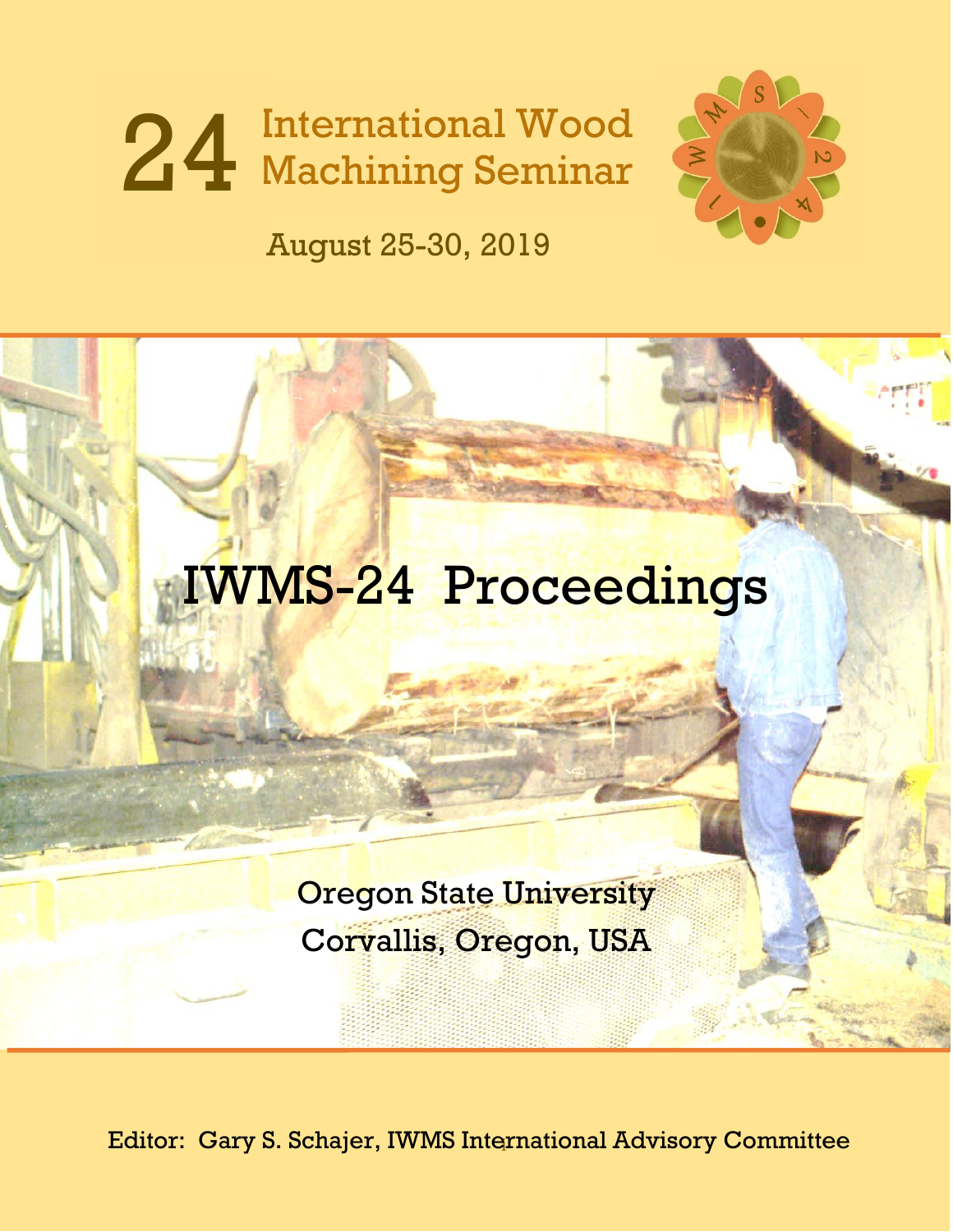



## Welcome to IWMS-24 !

We, Eric Hansen and Scott Leavengood at Oregon State University and Darrell Wong at FPInnovations, Vancouver, Canada, are proud to be your hosts and to welcome you warmly to the 24th International Wood Machining Seminar. In 2017, the then Dean of the College of Forestry at OSU, Thomas Maness, agreed to host this event. He had been closely involved in the organization of the 13th IWMS held in Vancouver. Unfortunately, Thomas passed away last year, but I know that he would certainly have been excited and proud to welcome you to OSU's College of Forestry. You will get to tour and experience the Red Emmerson Advanced Wood Products Laboratory and see the ongoing construction of the new Peavy Hall, both buildings utilizing mass timber. These new additions to the College are a key part of Thomas' legacy. We have a great week planned for you, with plenty of technical content, much opportunity for great social interaction with friends, and for Post-Seminar Tour participants, the experience of our local industry. We much look forward to welcoming you on campus.

With good wishes,

Eric Hansen and Scott Leavengood Darrell Wong Oregon State University FPInnovations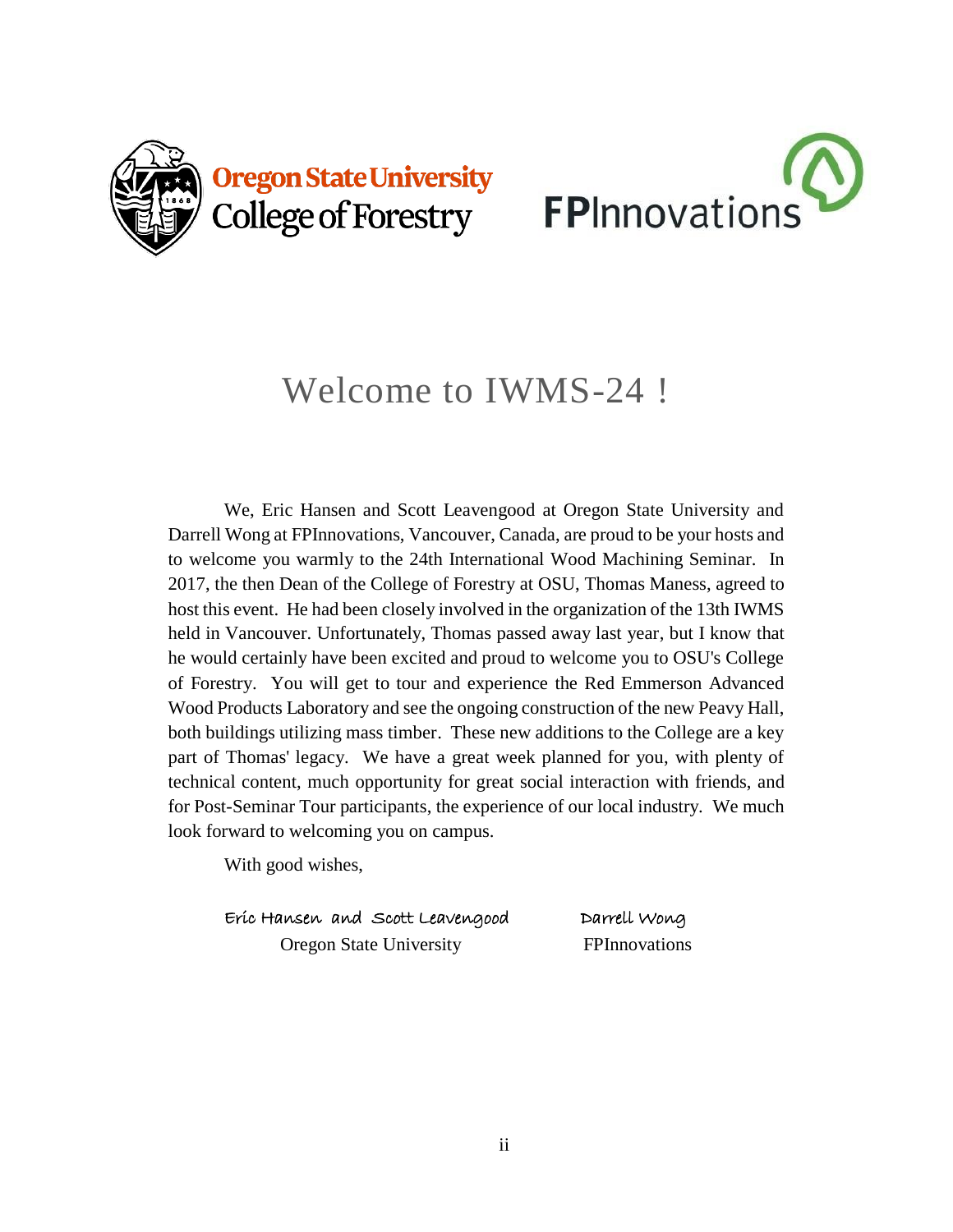#### Preface

This is the  $24<sup>th</sup>$  meeting of a series started in 1963 at the University of California, Richmond, originally named as the Wood Machining Seminar. In the early days, the meetings were based solely in Richmond, were of modest size, and were specialized solely on wood machining. For the  $9<sup>th</sup>$  and subsequent meetings, the increasing success of the Seminars gave confidence to expand the scope of the discussions to encompass all aspects of wood processing and also to diversify the meeting sites to various centers of wood processing research around the world. This required a name change and thus the International Wood Machining Seminars were born. Since then, IWMS meetings have been held in nine different countries, always with strong attendance and with increasing diversity.

A central and distinctive feature of the IWMS meetings is the strong feeling of community among the participants, with numerous regulars of many years standing. Thus, in addition to being a high-level technical meeting, IWMS is also a gathering of both old and newly formed friends. Strong personal relationships and collaborations are both born and strengthened. New participants, particularly those at the start of their careers are warmly welcomed. In this way, the foundations developed by the established generation can be passed on to the new generation for them to build on and add their own contributions. It is the hope that they in turn will become regular IWMS participants and encourage the following generation. This was the dream of the original founders.

Welcome to IMWS-24, welcome to the technical sessions, but most particularly, welcome to the IWMS community.

With best wishes,

Gr S. Schafer

Gary S. Schajer Chair, IWMS International Advisory Committee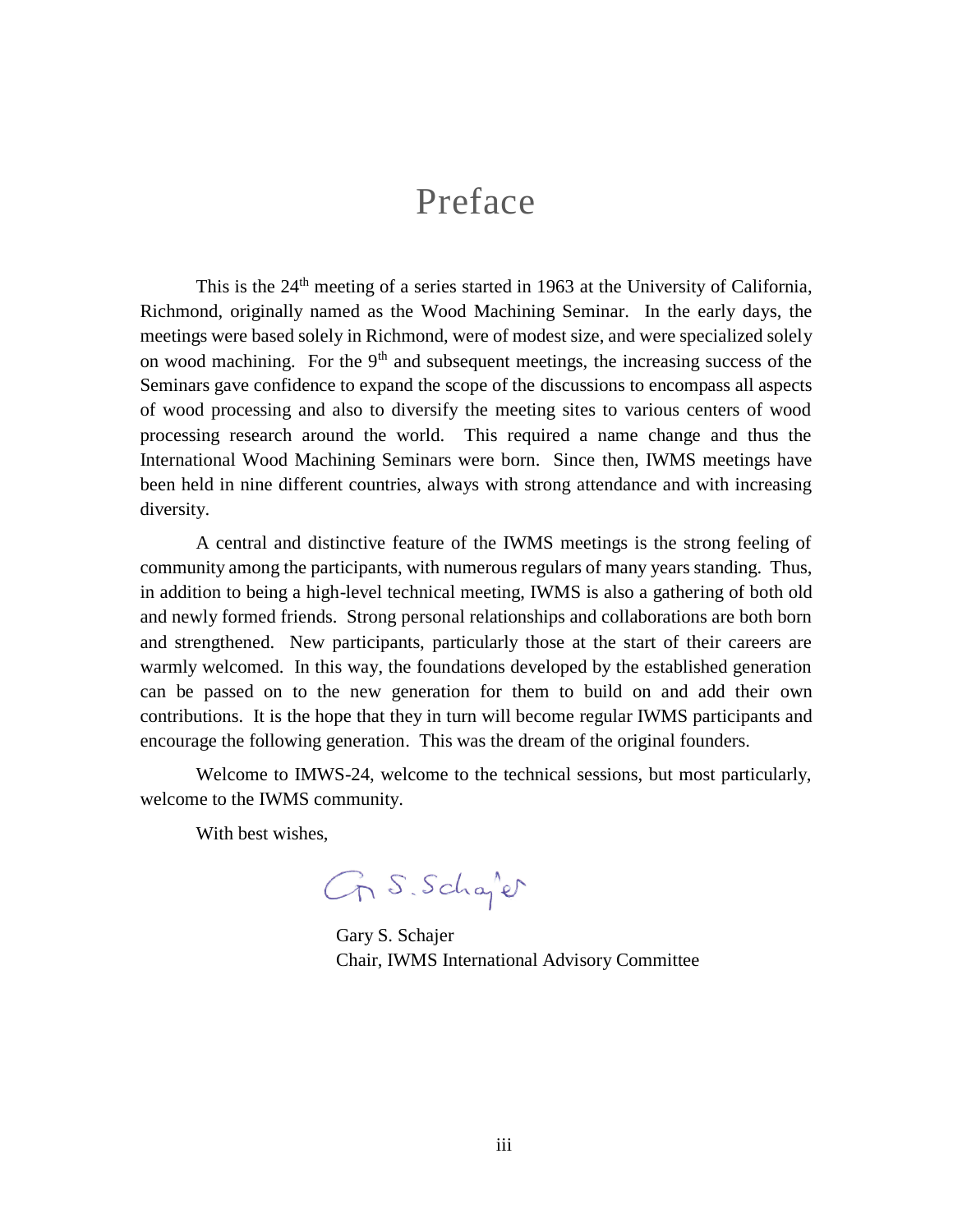# **Table of Contents**

#### **Oral Presentations**

| <b>Keynote</b>                                                                                                                                |    |
|-----------------------------------------------------------------------------------------------------------------------------------------------|----|
| <b>History of the International Wood Machining Seminars</b>                                                                                   | 1  |
| Ryszard Szymani                                                                                                                               |    |
| <b>Wood Machining</b>                                                                                                                         |    |
| <b>Single Tooth Cutting Forces in Green Norway Spruce: Experimental Results</b>                                                               | 9  |
| Mats Ekevad, Micael Öhman, Xiaolei Guo                                                                                                        |    |
| Developments in Circular Saw Guide Pad Design                                                                                                 | 23 |
| Bruce Lehmann, Ahmad Mohammadpanah                                                                                                            |    |
| <b>Critical Temperature of Circular Saws</b>                                                                                                  | 31 |
| Ahmad Mohammadpanah, Bruce Lehmann                                                                                                            |    |
| Effect of Saw Material Properties on Guided Circular Saw Cutting Accuracy<br>Warren Bird                                                      | 41 |
| Effect on Sawing Accuracy of the Lamella Position in a Sash Gang Saw<br>K.A. Orlowski, D. Chuchala, J. Sandak                                 | 47 |
| <b>Specific Cutting Coefficients at Different Grain Orientations</b><br><b>Determined During Real Machining Operations</b>                    | 53 |
| R. Curti, B. Marcon, R. Furferi, L. Denaud, G. Goli                                                                                           |    |
| Increasing the Stability of Thin Circular Saw Blades                                                                                          | 63 |
| by Reduction of the Radial Stiffness                                                                                                          |    |
| W. Szyszkowski and S. Szyszkowski                                                                                                             |    |
| <b>Effect of Radial Force on Ring Debarker Efficiency with Frozen Logs</b><br>Wassim Kharrat, Roger Hernández, Claudia B. Cáceres, Carl Blais | 71 |
| Relationships Between Chip Formation in Orthogonal Cutting of Hinoki                                                                          | 81 |
| and Strain Near Cutting Edge<br>Yosuke Matsuda, Yuko Fujiwara, Yoshihisa Fujii                                                                |    |
|                                                                                                                                               |    |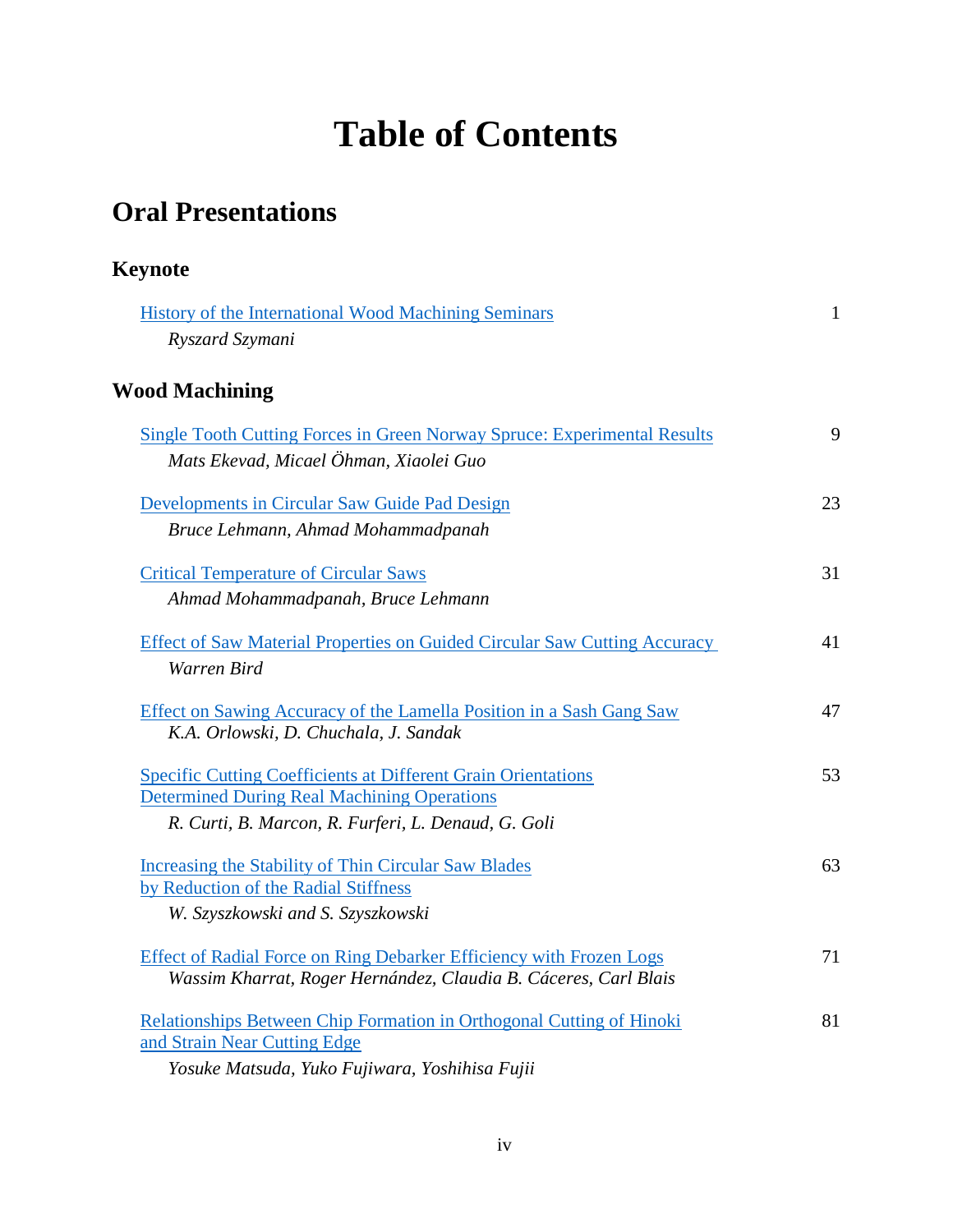| <b>Novel Test Method Enabling Detailed Analysis of Wood Cutting Processes</b>          |  |
|----------------------------------------------------------------------------------------|--|
| S. Frybort, O. Dvořáček, T. Krenke, F. Haa                                             |  |
| <b>Effect of Gullet Geometry on Circular Saw Noise Emission</b>                        |  |
| D. Fendeleur                                                                           |  |
| <b>Vibration of Guided Circular Saws</b>                                               |  |
| S. G. Hutton, A. Mohammadpanah                                                         |  |
| <b>Sensors and Quality Control</b>                                                     |  |
| <b>Linear Scanning Device for Wood Grain Direction Measurement</b>                     |  |
| Qi Pan, Gary S. Schajer                                                                |  |
| Vision System for On-line Monitoring of Wood Surface Roughness                         |  |
| J. Sandak, K. Orlowski, A. Sandak, D. Chuchala, P. Taube                               |  |
| <b>Acousto-ultrasonic Evaluation of Carbide Saw Tip Integrity</b>                      |  |
| John Schultz and Richard L. Lemaster                                                   |  |
| <b>Novel Products and Production Processes</b>                                         |  |
| Geometric Dimensioning and Tolerancing of Furniture Components<br>A. Riegel, C. Kortüm |  |
| Holistic-Subjective Automatic Grading of Sawn Timber:                                  |  |
| <b>Sensitivity to Systematic Changes</b>                                               |  |
| Linus Olofsson, Olof Broman, Dick Sandberg                                             |  |
| <b>Energy Efficient and Controlled Narrow Surface Coating Process</b>                  |  |
| with Multi-layer Ceramic Materials<br>M. Herzberg, A. Wagenführ                        |  |
| Micro-focus X-ray CT Observation of Pinholes Incised by Laser and Drill                |  |
| in Lamina for Fire-proof Timber                                                        |  |
| N. Hattori, K. Ando, T. Harada, D. Kamikawa, M. Miyabayashi, D. Matsubara              |  |
| Solid Wood Bending Across the Grain: Making it Work                                    |  |
| O. Eggert, P. Haller, J. Wehsener                                                      |  |
| <b>Value-added Diversification of Sawmill By-products</b>                              |  |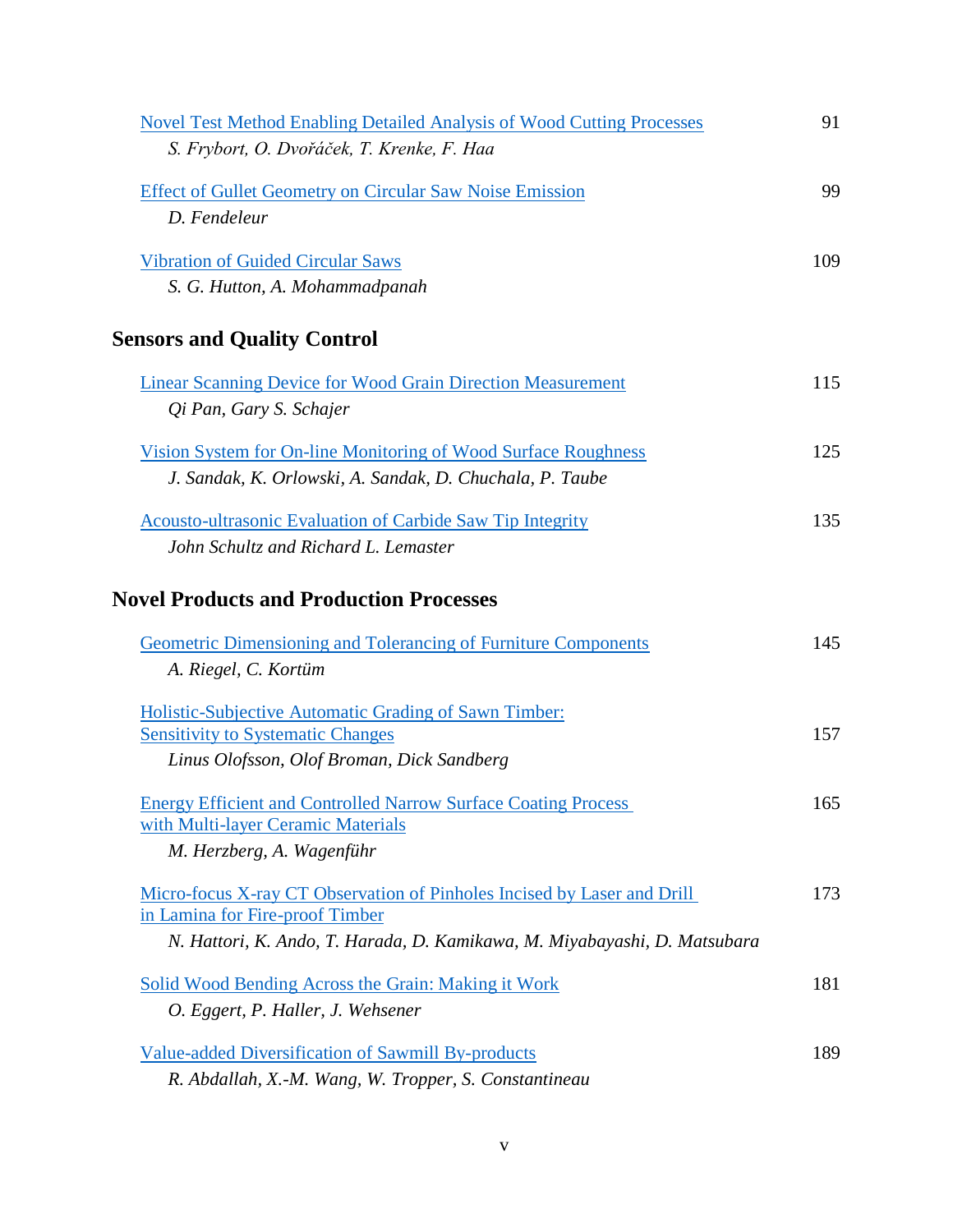| <b>Industry 4.0 Based Versatile Production Systems in the Furniture Industry</b>                                                                                          | 199 |
|---------------------------------------------------------------------------------------------------------------------------------------------------------------------------|-----|
| J. Paul                                                                                                                                                                   |     |
| Development of a Compact Flexible Manufacturing Cell<br>for Producing Timber Frame Elements                                                                               | 209 |
| Niki Karatza                                                                                                                                                              |     |
| Research on the CO <sub>2</sub> Laser Modification of Poplar Wood Surface                                                                                                 | 217 |
| Rongrong Li, Wei Xu                                                                                                                                                       |     |
| <b>Woodworking Training for Students and Research Activity in Kyoto University</b><br>Yoshihisa Fujii                                                                     | 223 |
| <b>Veneer Production</b>                                                                                                                                                  |     |
| Influence of Peeling Process Parameters on Veneer Lathe Check Properties<br>L. Denaud, B. Marcon, A.Rohumaa, C. Purba, J. Viguier, R. Letourneau, R. Marchal              | 227 |
| Peeled Veneer from Douglas-Fir: Soaking Temperature Influence<br>on the Surface Roughness<br>R. Frayssinhes, S. Stefanowski, L. Denaud, S. Girardon, B. Marcon, R. Collet | 237 |
| <b>Sanding and Dust Mitigation</b>                                                                                                                                        |     |
| Development and Validation of an Adaptive Suction Hood for a CNC<br><b>Machining Center</b>                                                                               | 247 |
| K. Binninger, F. Scholz                                                                                                                                                   |     |
| Airborne Dust Emission in the Sawing Process of Douglas-fir Wood<br>Julie Cool, Vahid Nasir                                                                               | 255 |
| A Comparison of the Abrasive Sanding Dust Emission Characteristics<br>of Oil Palm Wood and Rubberwood                                                                     | 263 |
| Jegatheswaran Ratnasingam, Hazirah Ab Latib and Frieder Scholz                                                                                                            |     |
| <b>Material Removal and Surface Creation during Single-grit</b><br><b>Scratching of Wood Materials</b>                                                                    | 273 |
| Jian Zhang, Bin Luo, L Li, Hongguang Liu                                                                                                                                  |     |